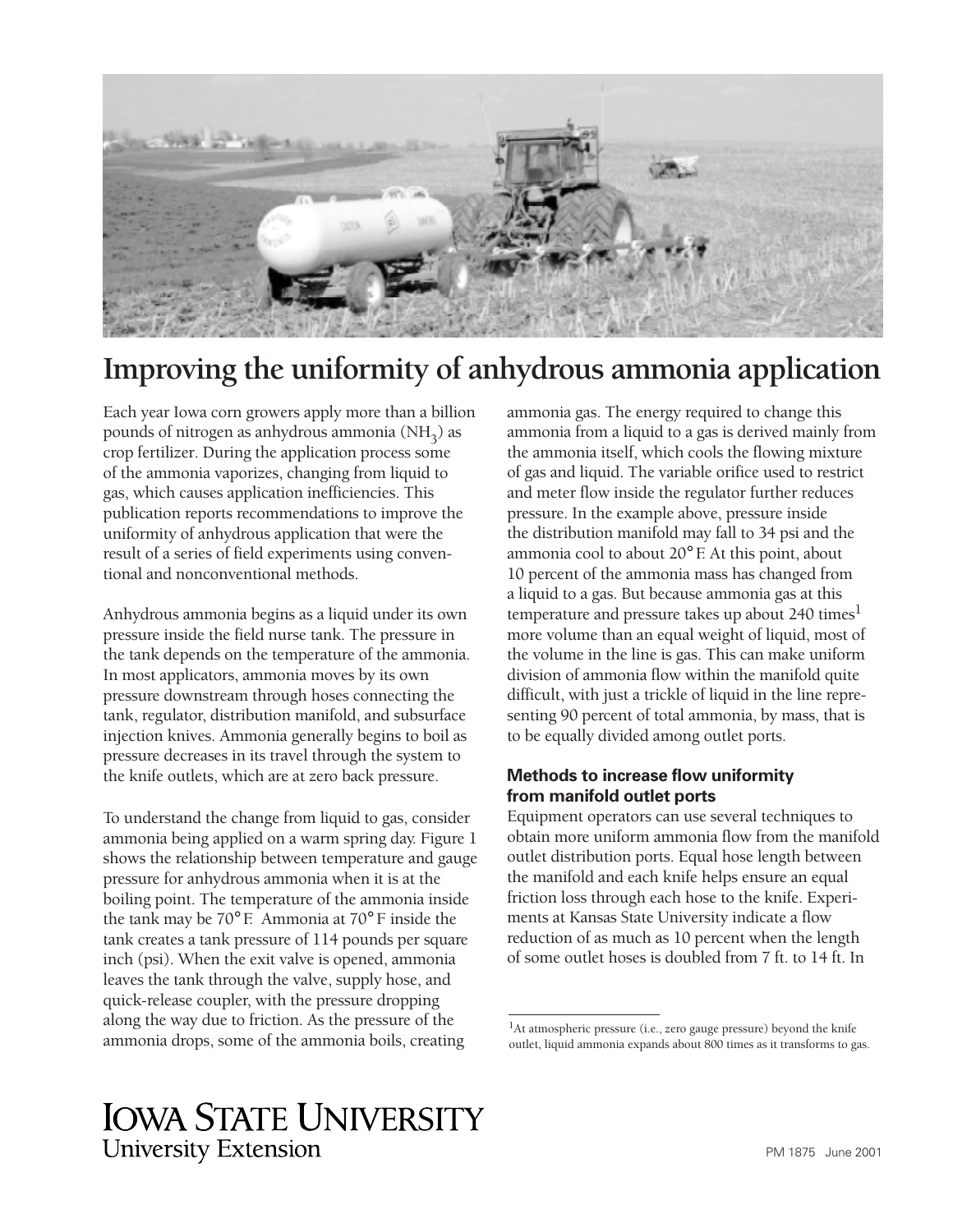general, flow changes about 1 to 2 percent per foot of hose length. The tests further indicate that if manifold pressure is increased by using flow restrictors on outlet hose barbs, differences from hose length are even less. Hoses to knives near the manifold usually must be coiled if equal hose length is used. Keeping coils in a horizontal plane with ties or other supports prevents liquid ammonia from pooling in the lower parts of the hose coils and affecting uniformity.



**Figure 1. Change in anhydrous ammonia pressure with temperature.** 

Unused manifold outlets should be plugged evenly around the perimeter so that ammonia leaving the manifold has an equal opportunity to depart. Figure 2 is an example of the ammonia-nitrogen application rates for each of the 11 outlet ports of a manifold. Tests at Iowa State University show that ammonia flow from the port with the greatest output is commonly two to three times greater than that which is flowing from the port with the least output—even with equal hose lengths, horizontal hose coiling, and unused outlets plugged at uniform spacing around the manifold perimeter.



Tests indicate that outlet ports in different regions of the manifold may have higher or lower flow rates depending on their position relative to incoming ammonia. For example, consider the top-down view of a manifold in figure 3. Imagine a clock face around the manifold and that flow enters a 90°-pipe elbow from the bottom of the picture (at the 6 o'clock position). Although flow is turned 90° into the manifold center, momentum carrying the liquid around the outside of the pipe-elbow curve may be responsible for outlet ports across from the incoming flow (in the 10 o'clock to 2 o'clock positions) receiving greater amounts of ammonia outflow. Ports behind the incoming flow (in the 4 o'clock to 8 o'clock positions) tend to receive intermediate amounts of flow. Ports midway between these regions (from 2 o'clock to 4 o'clock and 8 o'clock to 10 o'clock) receive the least amounts of flow. In an experiment to further test this theory, plugging adjacent manifold outlet ports across from the entry (10 o'clock to 2 o'clock) resulted in a distribution as uniform as plugging ports evenly spaced around the manifold perimeter. Thus, without additional knowledge, evenly spacing plugged outlets around the manifold perimeter is desirable; however, knowing relative flow amounts received by different manifold regions may allow certain unbalanced plugging schemes without detrimental effects.



**Figure 3. Conventional manifold with incoming flow from 6 o'clock position.**

These tests suggest that knives across the back of the application toolbar should not be connected in sequen-Figure 2. Application rate from individual outlets of<br>
tial order to outlet ports around the manifold perimeter.<br>
Instead, hoses to adjacent knives should be attached to different regions of the manifold so that two low-output or two high-output ports are not paired.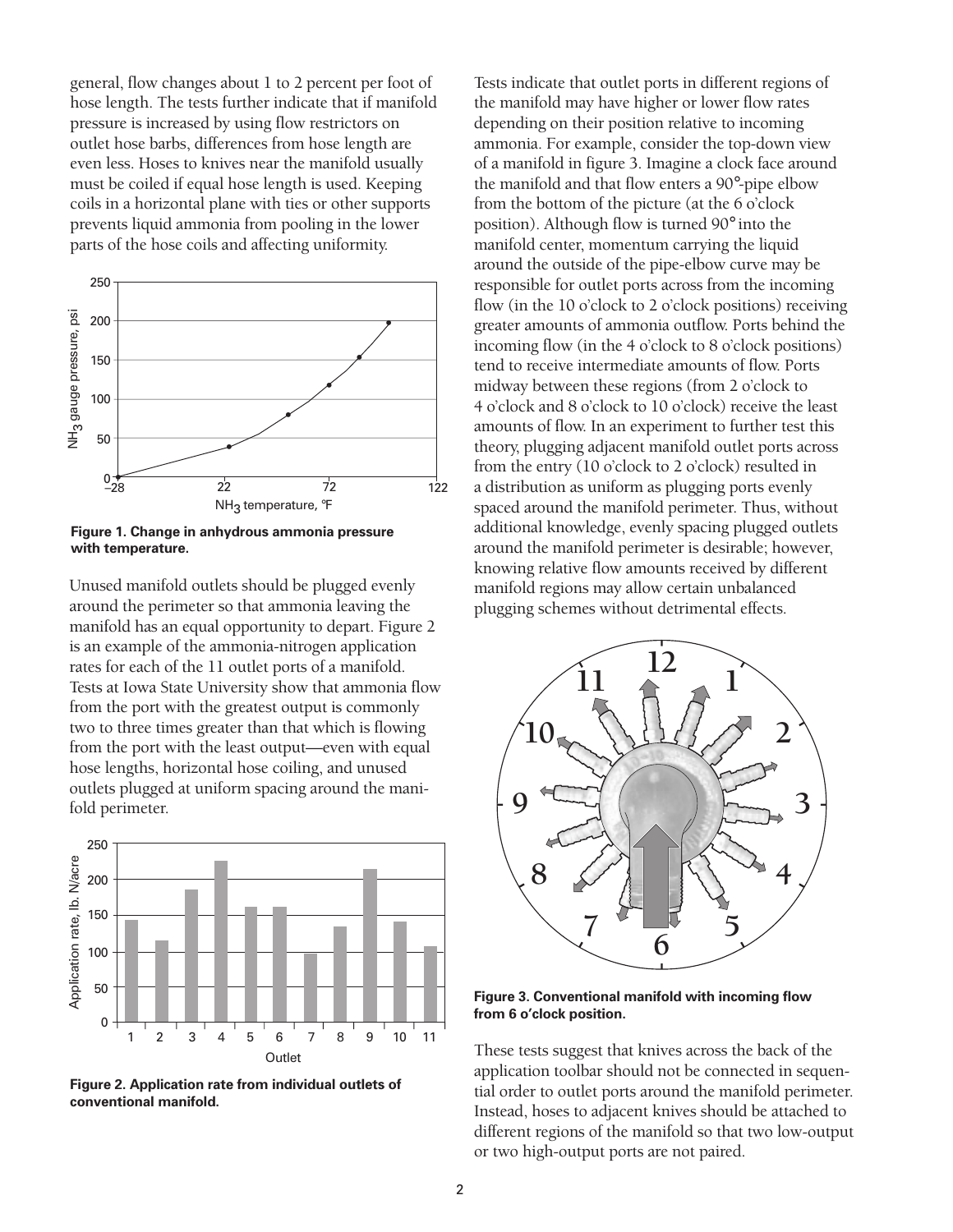A heat-exchanger ("cold-flow") flow controller helps obtain the correct overall application rate per acre by measuring total system flow. Although a small portion of total flow is sacrificed to evaporation, incoming flow may be cooled to near 100 percent liquid and total flow accurately measured. Such systems help to accurately control overall application on a per-acre basis; however, gas forms once flow is regulated downstream through a pressure-reducing valve, resulting in a similar distribution problem for the manifold to that of a conventional regulator. In addition, the sacrificed vapor (gas) flow often is indiscriminately applied to one or more knives and may cause further variation across the width of the applicator.

# **Summary of equipment checkpoints in addition to correcting manifold output variations.**

- $\blacksquare$  Manifold should be mounted level on toolbar.
- $\blacksquare$  Manifold outlets should be equal in size and free of obstructions.
- $\blacksquare$  Screens should be clear of any rust particles.
- $\blacksquare$  Hoses should be the same length and diameter.
- $\blacksquare$  Excess hose lengths should be coiled horizontally (not vertically) on the applicator bar.
- $\blacksquare$  Knives should be of same make, in good condition, and free of obstructions.
- **K**nives should run between 6" and 8" deep for proper sealing.

### **Other manifold styles**

The Vertical Dam manifold (distributed by Continental NH3 Products, Dallas, Texas) attempts to separate liquid and gaseous ammonia by tangentially inputting flow into the manifold housing. Centrifugal force separates the more dense liquid on a path near the housing's inside wall from the less dense gas toward the center. The action is similar to a cyclone dust collector on a grain mill that separates dust from air. Field distribution tests at ISU indicate that a Vertical Dam manifold sized for low flow rates provides more uniform distribution at lower application rates (50 or 75 lb. N/acre) than does a conventional manifold. At higher application rates (150 lb. N/acre) with a standard configuration for corn (SVD-01 housing; corn: 30" = 75 lb. N min/acre ring), distribution is at least as uniform as with a conventional manifold. Using an R-152 (cotton) ring with the SVD-01 housing (figure<br>
4) typically improves distribution at 150 lb. N/acre<br>
compared with the corn ring. Smaller orifices inside<br> **Figure 5. Application rates from individual outlets of four** 



**Figure 4. Vertical Dam manifold.** 

the R-152 distribution ring increase manifold pressure. Applicators should be cautioned, however, that the total application rate can be restricted using this smaller orifice ring if manifold pressure is greater than about 65 percent of tank pressure. Producers who apply no more than 125–150 lb. N/acre may want to try the smaller ring size for improved uniformity if manifold pressure is monitored. Manifold pressure greater than about 65 percent of tank pressure indicates that total application may be restricted and a ring with larger orifices should be used.

Other new manifolds have shown some potential for improved distribution uniformity in field tests at ISU. Distribution from the Rotaflow used in Australian cotton production, and a commercial prototype, FD-1200 (from the John Blue Co., Huntsville, Alabama), are shown in figure 5 along with the conventional and Vertical Dam manifolds.